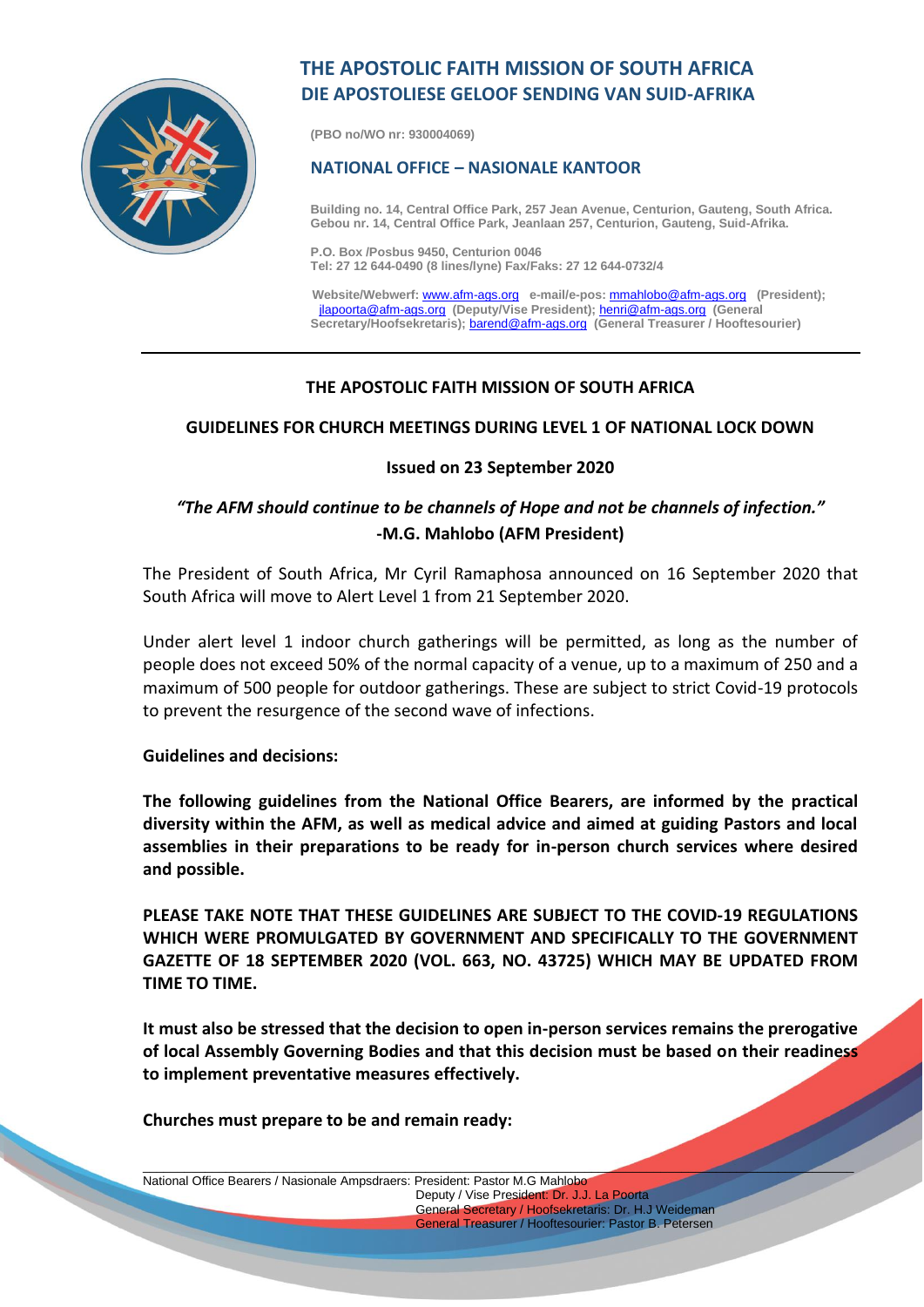As a church we have a diverse context regarding size, facilities and resources, therefore it is important that every local assembly should pay special attention and commit to do their best in their context to adhere to the guidelines, according to the regulations issued by Government.

#### **Regions to assess the readiness of assemblies in their constituency:**

With the above in mind, it is recommended that Regions conduct an assessment of their congregations to determine their level of readiness and to assist them where possible.

#### **Responsibility of assembly leadership and members:**

The Governing Bodies of every assembly, as well as individual members are obliged and must take full responsibility to act in accordance with the regulations, to prevent a potential second wave of infection.

All pastors, leaders and members need to be conscious and take every possible measure, to ensure strict adherence to these guidelines in the congregations of the church.

#### **Management required:**

Strict adherence to laws regarding COVID-19 and all protocols as prescribed by the Government must always be observed.

Assemblies must develop or revise plans for gatherings, which include the measurements set out in the Regulations of Government.

**Pastors and assembly leaders should make it clear that attending an in-person church service/meeting, is a decision for members to make, without risking themselves and others**; and that churches where possible, will continue with the availability of services and or sermons online and via social media platforms. Pastors should guide their members, especially the elderly, parents with young children and people with underlying health conditions (co-morbidities) to make the appropriate decisions in this regard.

We all need to remind ourselves that none of us, including our pastors, assembly leaders, church staff and worship teams, are immune from contracting the virus. We must ensure that precautionary measures are practiced **ALL** the time.

**To ensure that our churches will be and remain fully prepared, it is advised that each local assembly must have a task team**, consisting of people with skills and knowledge of the guidelines below, as well as the regulations given by the Government. Their sole purpose will be to inform and advise the Pastor and the Assembly's Governing Body, on the developments surrounding the COVID-19 pandemic. This will enable the leadership of the assembly to reflect on and implement the necessary measures to adhere to the regulations and keep their members safe. Information in this regard will be regularly updated on the SACC COVID website, [www.churchinaction.org.za](http://www.churchinaction.org.za/)

\_\_\_\_\_\_\_\_\_\_\_\_\_\_\_\_\_\_\_\_\_\_\_\_\_\_\_\_\_\_\_\_\_\_\_\_\_\_\_\_\_\_\_\_\_\_\_\_\_\_\_\_\_\_\_\_\_\_\_\_\_\_\_\_\_\_\_\_\_\_\_\_\_\_\_\_\_\_\_\_\_\_\_\_\_\_\_\_\_\_\_\_\_\_\_\_\_\_\_\_\_\_\_

National Office Bearers / Nasionale Ampsdraers: President: Pastor M.G Mahlobo Deputy / Vise President: Dr. J.J. La Poorta General Secretary / Hoofsekretaris: Dr. H.J Weideman General Treasurer / Hooftesourier: Pastor B. Petersen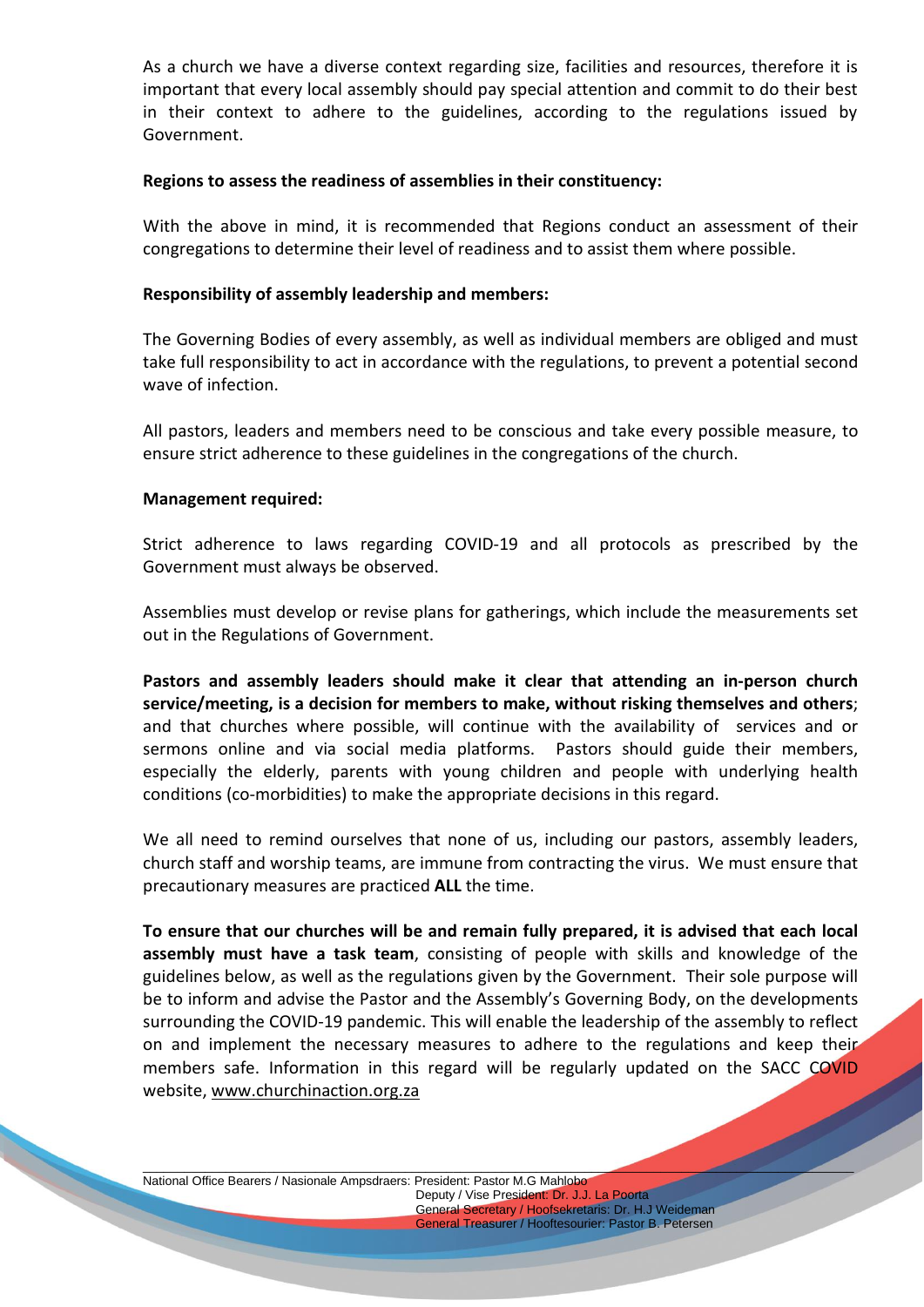#### **PRACTICAL SAFETY STEPS:**

### **1. Attendance Load-Shedding:**

- 1.1 Load-shedding of worship meetings entails, that the congregation must be dispersed, to limit the size for each indoor service held to 50% of the church floor capacity up to the maximum of 250 and the maximum of 500 for outdoor services. Congregants should be seated 1.5 meters from each other and the number of 250 must be reduced in accordance with the social distance requirements.
- 1.2 To do so, the following practical steps are suggested: People should not just pitch up at church. They should come in an organized and managed way, that might include one or more of the following ways: That people sign up ahead of time to a particular service (day and time); that services be organized according to cell-/small groups, surnames (alphabetical), age range or living areas, etc.

### **2. Assemblies should have a schedule of services/meetings:**

- 2.1 This will ensure compliance with regulations in terms of numbers and social distancing.
- 2.2 Services may not exceed 2 hours (it may be shorter), with at least 30 minutes intermission between services, to allow for cleaning and sanitizing of the facility.
- 2.3 Depending on the number of members in an assembly, services may need to be spaced, for example:
- 2.4 More than one gathering per Sunday can be allowed, or
- 2.5 Sundays and mid-week services can be arranged, and members might have to be asked to attend only one service and not two services per week.
- 2.6 Week-day meetings can be arranged on selected days or daily to accommodate numbers.
- 2.7 Innovative possibilities should be explored, including but not limited to multiple services, meeting in small groups and the streaming of services.

### **3. Contact tracing:**

- 3.1 To enable the tracing of people who might be in danger of being infected, should it happen that a person attending a service becomes sick with COVID-19, the following should be in place:
- 3.2 A register of attendees at each service, containing the following information needs to be maintained: Full names, residential address and contact numbers or email address.
- 3.3 This should preferably be done by a dedicated person at the entrance/s, writing down the details of each person on entrance, and not by allowing everybody to use the same pen and touch the same attendance register, as this in itself can become a source of possible infection.
- 3.4 The attendance registers of all those in attendance, at all the different services, must be kept and archived for possible contact tracing for a period of 6 months.

\_\_\_\_\_\_\_\_\_\_\_\_\_\_\_\_\_\_\_\_\_\_\_\_\_\_\_\_\_\_\_\_\_\_\_\_\_\_\_\_\_\_\_\_\_\_\_\_\_\_\_\_\_\_\_\_\_\_\_\_\_\_\_\_\_\_\_\_\_\_\_\_\_\_\_\_\_\_\_\_\_\_\_\_\_\_\_\_\_\_\_\_\_\_\_\_\_\_\_\_\_\_\_

**4. Church buildings and open areas should be "safe places":**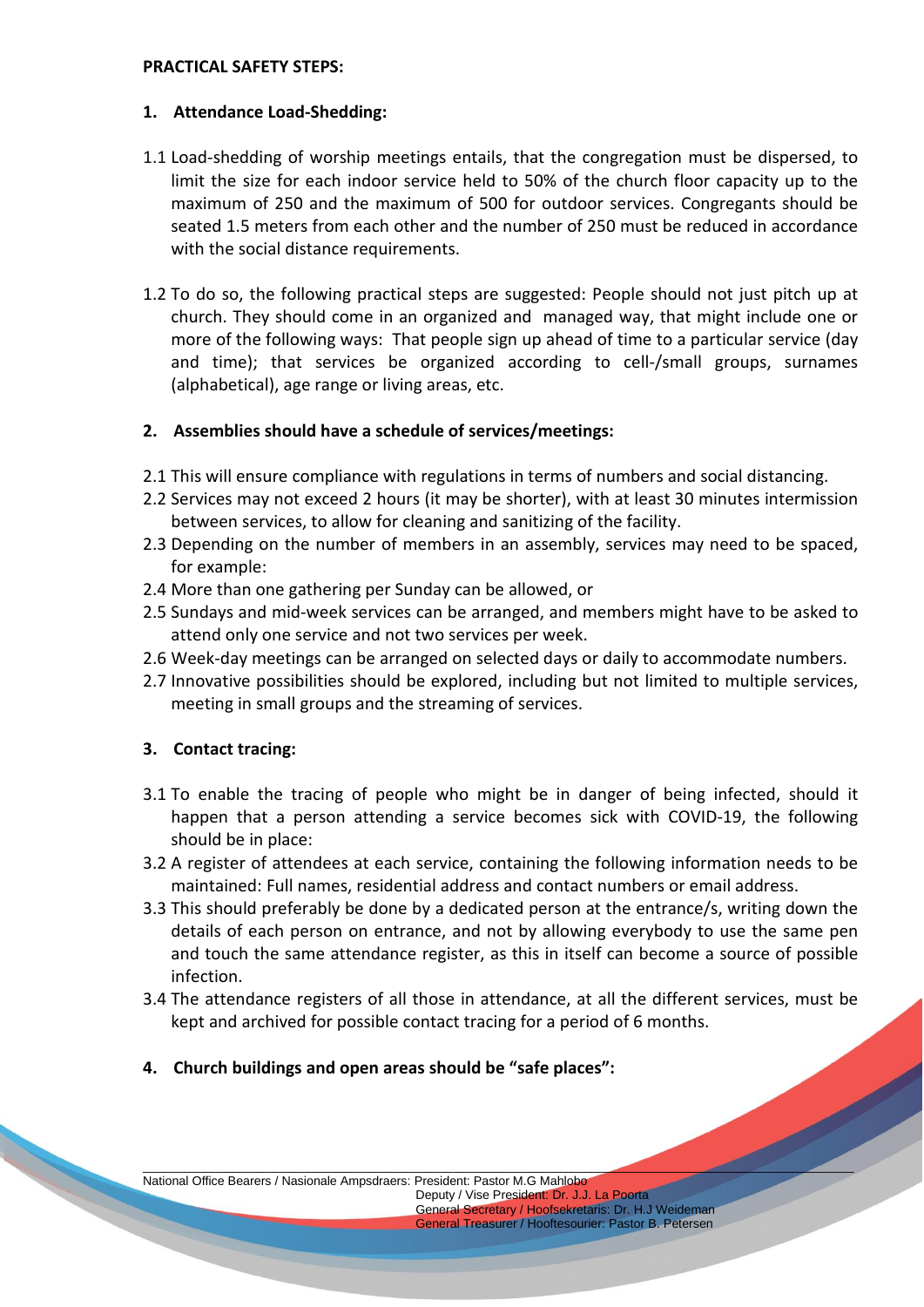- 4.1 Where benches or chairs are not used, but reed mats are used for sitting, the old mats that are worn out will not take sanitizer spray well. Churches are advised to ensure that new and fresh mats are used to replace the old worn mats for the sake of safety.
- 4.2 Buildings should be cleaned with 70% alcohol-based detergents before and after services, to thoroughly sanitize the church for the next service.
- 4.3 Floors and pews/benches/chairs need to be wiped down before and after every service with mops or cloths soaked in disinfectant.
- 4.4 Frequently touched objects and surfaces should be cleaned and disinfected before, during and after every service.
- 4.5 The pulpit should be cleansed and disinfected after use by a person and before another person uses it.
- 4.6 Churches should be well ventilated by opening doors and windows where possible.
- 4.7 Bins with plastic liners (black garbage bags) should be provided to dispose used tissues, paper towels, etc. and be disposed of easily and safely after each service.

### **5. Toilets need to be kept hygienic:**

- 5.1 Special attention is necessary for safe and hygienic use of rural pit latrines.
- 5.2 Ensure adequate supply of 70% alcohol-based hand sanitizers. This will be critical for rural churches where running water may not be adequately available for long hand washing.
- 5.3 Soap, water, and paper hand towels (no cloth towels) must be provided. Even in the most rural of congregations, sanitizing will be required. Ideally, running water and handwashing with liquid soap ought to be used in this process. (Water-cans with taps can also be used)
- 5.4 Toilets/ restrooms should be cleaned and sanitized after each individual use and before it is used by another person.
- 5.5 Paper hand towels are to be disposed of in a bin with a plastic (garbage bag) liner and be disposed of after each service.
- 5.6 Should a second or third service follow, all the precautions observed for preparing for the first service shall apply.

### **6. Entrances:**

- 6.1 People who arrive at the church for the service as scheduled, should move into the building, or service area orderly whilst adhering to the social distancing regulations of 1.5 meters.
- 6.2 Handshaking, hugging and kissing should be replaced by waving, nodding, and smiling.
- 6.3 Greeters/ stewards at the entrances should greet people verbally or with a nod, while avoiding physical contact. They must ensure that social distancing requirements as per the regulations, are always adhered to.
- 6.4 Stewards at the entrances must take people's temperatures with a non-contact device and those with readings of 38 degrees Celsius and above must be asked to return home.
- 6.5 There must be provision of sufficient quantities of 70% alcohol-based sanitizers at all entrances. Preferably hands free- This can be accomplished by using foot or elbow operated pump bottles, or by individual stewards spraying or pumping the fluid onto the hands of people as they enter and leave the service.
- 6.6 There must be facilities for the washing of hands with soap and water at the entrance.
- 6.7 The stewards must also wear gloves and wash their hands often with soap and water for at least 20 seconds or use alcohol-based hand sanitizer.

\_\_\_\_\_\_\_\_\_\_\_\_\_\_\_\_\_\_\_\_\_\_\_\_\_\_\_\_\_\_\_\_\_\_\_\_\_\_\_\_\_\_\_\_\_\_\_\_\_\_\_\_\_\_\_\_\_\_\_\_\_\_\_\_\_\_\_\_\_\_\_\_\_\_\_\_\_\_\_\_\_\_\_\_\_\_\_\_\_\_\_\_\_\_\_\_\_\_\_\_\_\_\_ National Office Bearers / Nasionale Ampsdraers: President: Pastor M.G Mahlobo

 Deputy / Vise President: Dr. J.J. La Poorta General Secretary / Hoofsekretaris: Dr. H.J Weideman General Treasurer / Hooftesourier: Pastor B. Petersen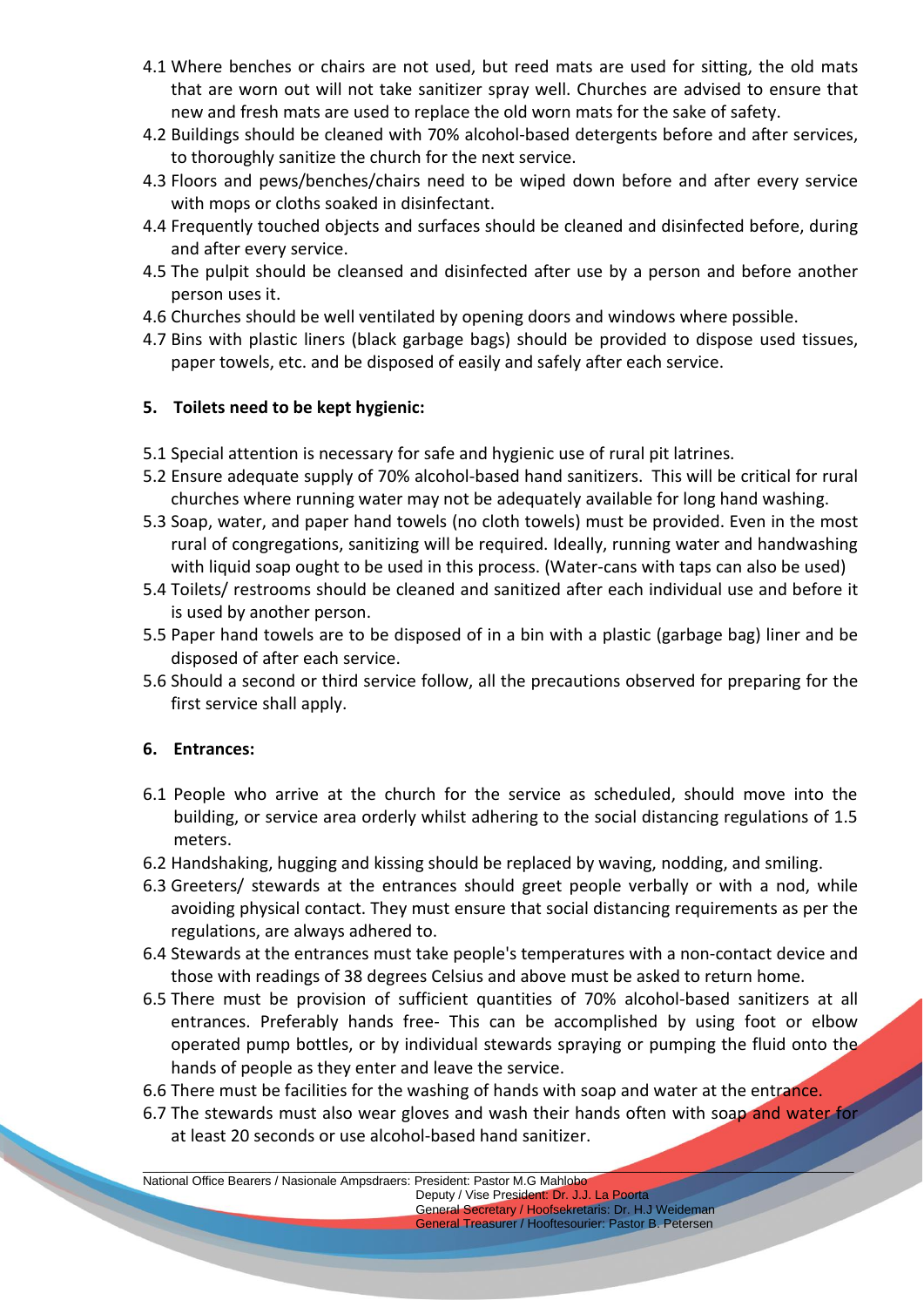6.8 Where gloves, running water and access to sanitizers is a problem, special arrangements should be made for the washing of hands with soap and water. Water can be poured over well soaped hands, but this water must be discarded and not reused.

### **7. Contact time:**

- 7.1 The duration of the service must not exceed two hours. The main purpose of this is to reduce contact/ exposure time for members and to be able to provide more services.
- 7.2 Allow at least 30 minutes or more (depending on the size of the facility) before the next service for cleaning and disinfecting of the building.

### **8. Avoiding person-to-person transmission:**

- 8.1 Everybody should be advised and reminded regularly of the dangers of covid-19 and to avoid touching their eyes, nose, and mouth with unwashed hands.
- 8.2 People with any type of infection, must be discouraged from attending services. No one with even the slightest symptoms of cold (loss of smell and taste, sore throat, or dry cough, fever, body aches, shortness of breath and or difficulty breathing) should attend.
- 8.3 If a person with the above symptoms arrives at the service, he/she should be prevented from entering the building. The presence of the person with the symptoms mentioned must be reported to the person in charge, and arrangements must be made to transport him/her, in a manner that does not place other people at risk, to a medical facility for testing.
- 8.4 Anyone who had close contact with people who are showing symptoms in the past 14 days, should be prevented from attending. Members who have flu-like symptoms must avoid coming into contact with others.
- 8.5 If any members present with flu-like symptoms or have been exposed to any person exhibiting such symptoms in the last 14 days, they must be recommended to consult their family physician, local clinic, or hospital.
- 8.6 Medical personnel within the congregation should assist with practical guidelines for screening members before entering the Church.
- 8.7 There should be no physical contact between people at the place of worship.

### **9. The use of masks:**

- 9.1 Everyone entering the Church, including the Pastor must wear a face mask, to cover the nose and mouth completely. **NO ONE** should be without a mask during the service.
- 9.2 Church Groups or members who have sewing skills can be requested to sew and sell masks at a reasonable price.
- 9.3 Members must be guided to cough or sneeze into the crook of one's arm, or into a tissue, and then dispose of the tissue in a plastic-lined rubbish bin with a lid.

### **10. Social distancing:**

- 10.1 Social distancing must be maintained as per regulatory guidelines of 1.5 meters between people seated or standing.
- 10.2 Seating must be according to the recommended distance of 1.5 meters between participants in every direction.

\_\_\_\_\_\_\_\_\_\_\_\_\_\_\_\_\_\_\_\_\_\_\_\_\_\_\_\_\_\_\_\_\_\_\_\_\_\_\_\_\_\_\_\_\_\_\_\_\_\_\_\_\_\_\_\_\_\_\_\_\_\_\_\_\_\_\_\_\_\_\_\_\_\_\_\_\_\_\_\_\_\_\_\_\_\_\_\_\_\_\_\_\_\_\_\_\_\_\_\_\_\_\_ National Office Bearers / Nasionale Ampsdraers: President: Pastor M.G Mahlobo

 Deputy / Vise President: Dr. J.J. La Poorta General Secretary / Hoofsekretaris: Dr. H.J Weideman General Treasurer / Hooftesourier: Pastor B. Petersen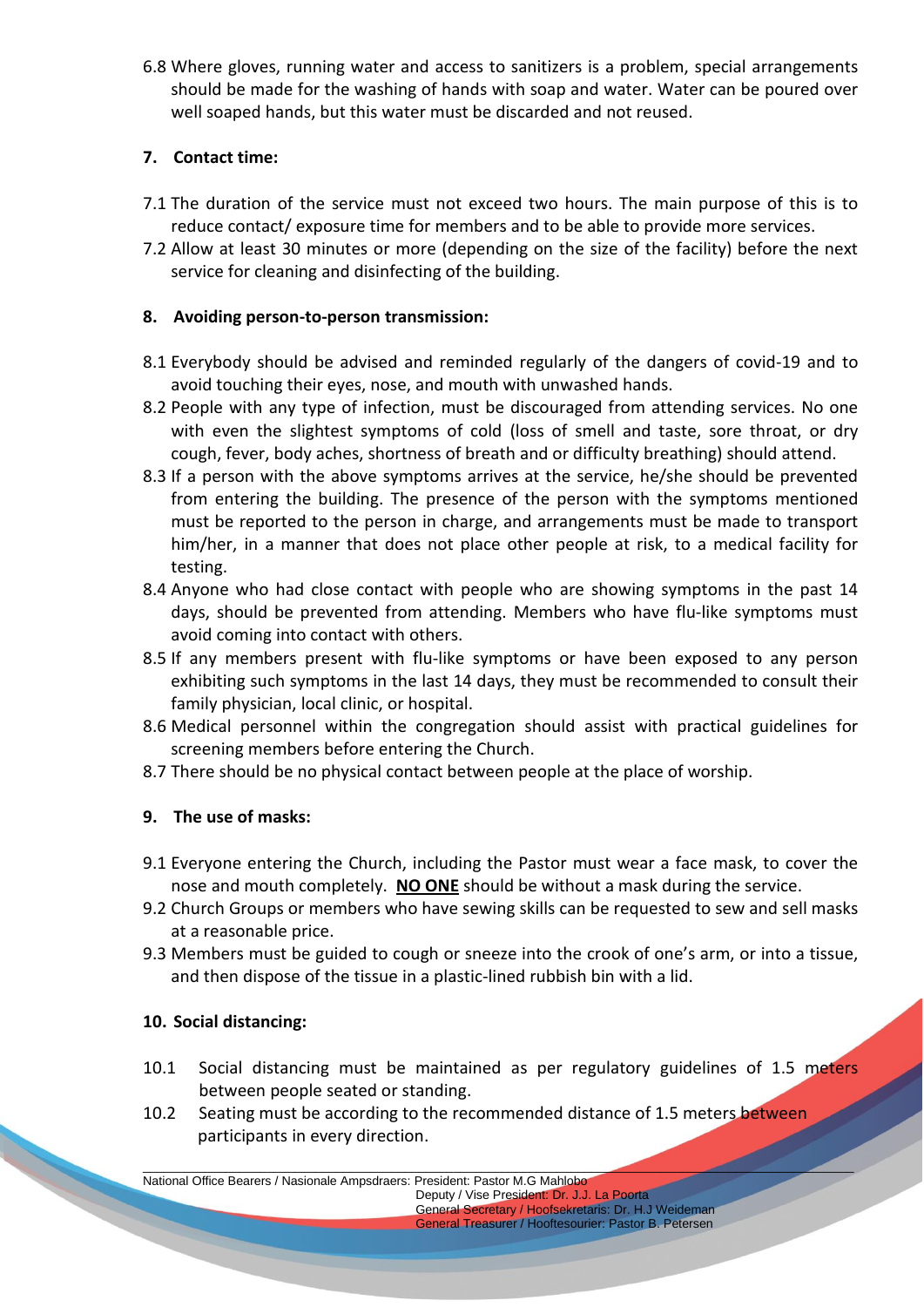- 10.3 It is encouraged that seating be by alternate rows.
- 10.4 Where possible, chairs can be arranged to create the appropriate formation.
- 10.5 Pews should be marked out (for example with red sticky tape) to create the appropriate seating order and spacing.
- 10.6 Only persons belonging to individual families (who live together without social distancing norms) may sit together.

### **11. Holy Communion, other liturgical practices, and activities:**

- 11.1 Special care must be taken to observe strict hygiene during the preparation of the elements for Communion. The sanitizing of glasses and containers, as well as the hands of the person/s preparing the Communion is of utmost importance.
- 11.2 A practical way of distributing the bread and the wine must be found, without it passing from hand to hand or being touched by many hands. This can be done for example by placing the Communion elements on a table in the front of the church and by allowing members to come one by one, or in households - while observing social distancing to collect the bread and wine and go back to their seats.
- 11.3 NO chalices shared by members should be used. Small glasses/small distribution cups must be used by one individual at a time and thoroughly cleaned and disinfected after the service and before it is used again.
- 11.4 Physical distances to be strictly observed, with no hand contact during the serving of Communion.
- 11.5 Ushers/stewards must ensure the orderly approach to the distribution point and the safe return to the member's seat.
- 11.6 Sunday school/ Children's church remain suspended until further notice.
- 11.7 Water baptism remain suspended until further notice.
- 11.8 The following liturgical practices must be conducted without physical contact and whilst upholding social distancing regulations:

- Dedication of babies. (Parents to hold their own baby and Pastor stretch out his/her hand)

 - Prayer for the sick and or altar calls. (The person praying must just pray with hand/s stretched out. The person being prayer for must stand or kneel on his/her own.) - Funerals. (According to the regulations provided by Government.)

### **12. Singing during the service:**

- 12.1 When we sing under normal circumstances, we breathe in more deeply and breathe out more forcefully. This causes tiny droplets of saliva to be carried further into our direct environment and have been a known breeding ground for the virus.
- 12.2 Instrumental music or solo singing can fill the slots where hymns or choruses would usually be sung.
- 12.3 According to the regulations singing is limited to solo performances or pre-recorded performances (video/ CD) during the service. This means that one person can sing in front of the Church and that during the time that he/she sings, his/her mask may be removed. **There must however be 2.5 meters between the person singing and any other person.** It should be safe for the congregation to hum, (but not sing) along.
- 12.4 NO dancing or gathering in the front or anywhere in the building. Members should remain in their places and dance there.

\_\_\_\_\_\_\_\_\_\_\_\_\_\_\_\_\_\_\_\_\_\_\_\_\_\_\_\_\_\_\_\_\_\_\_\_\_\_\_\_\_\_\_\_\_\_\_\_\_\_\_\_\_\_\_\_\_\_\_\_\_\_\_\_\_\_\_\_\_\_\_\_\_\_\_\_\_\_\_\_\_\_\_\_\_\_\_\_\_\_\_\_\_\_\_\_\_\_\_\_\_\_\_ National Office Bearers / Nasionale Ampsdraers: President: Pastor M.G Mahlobo

 Deputy / Vise President: Dr. J.J. La Poorta General Secretary / Hoofsekretaris: Dr. H.J Weideman General Treasurer / Hooftesourier: Pastor B. Petersen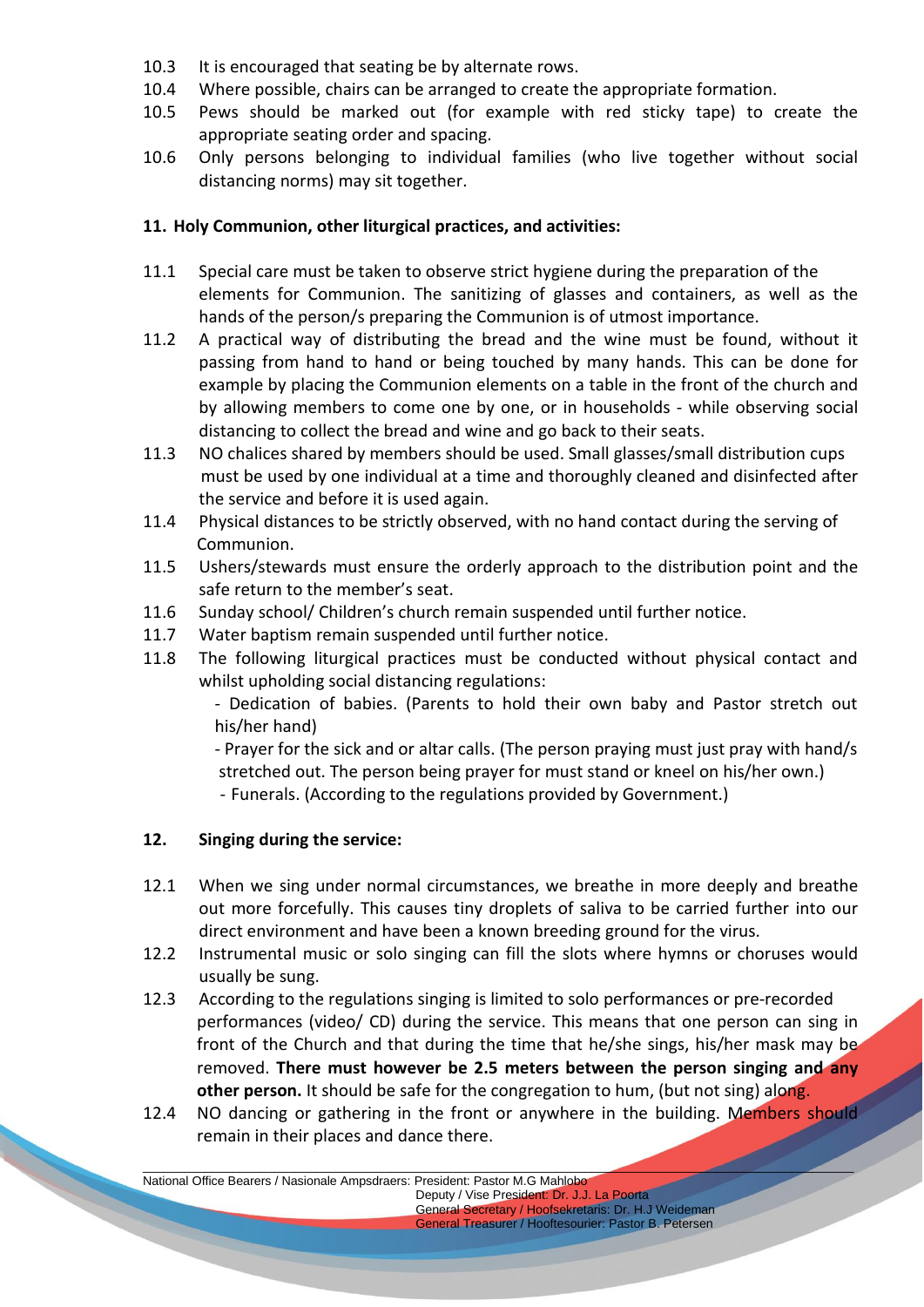- 12.5 The Pastor may remove his/her mask while preaching but must at that time maintain 2.5 meters from other people. He/She must put on mask back after the sermon.
- 12.6 There must be no sharing of equipment, objects, or books during the service.
- 12.7 Churches that normally provide hymn books and Bibles in their pews, should remove it, as to avoid it being touched by many hands and possibly become sources of infection.
- 12.8 Members should bring their own Bibles and only share it with their own household.
- 12.9 Where projection of songs or Scripture on overhead screens is possible, this should be used.
- 12.10 The number of different individual worship leaders/singers and musicians/band members should be limited, and social distancing and strict hygiene should always be observed.
- 12.11 Microphones, as well as the hands of the people using them, must be sanitized regularly.
- 12.12 Chairs, musical instruments, and other equipment, should be wiped clean regularly, preferably with disinfectant/ soap and water.
- 12.13 No handshaking, hugging, or kissing is allowed before, during or after the service.
- 12.14 No social activities are allowed before or after the service.

### **13. Offerings:**

The persons counting offerings must wear masks and must sanitize their hands before, during and after the counting of offerings and must ensure that they do not touch their faces during the process.

#### **14. After the end of the service:**

- 14.1 After leaving the building or open area social distancing must be observed.
- 14.2 There should be no socializing or group meetings after the service, or before the next service.
- 14.3 Pastors must observe social distancing when speaking to persons after service.
- 14.4 There should, at this stage, not be coffee/tea fellowship after the service.
- 14.5 People attending services should not walk in groups to and from the service.
- 14.6 Individuals and family/household groups must maintain social distancing in the church parking lots always.

#### **15. General observations:**

- 15.1 Pastors and/or assembly leaders should take responsibility on behalf of their Church to adhere to the regulations, and should there be a breach, he/she will be answerable to the authorities.
- 15.2 All members of the assembly need to be frequently trained and educated about precautions and kept up to date with government regulations. This must include guidance on the regular washing of hands with soap and water, or disinfectant, and the cleaning of cell phones and work surfaces with disinfectant.

\_\_\_\_\_\_\_\_\_\_\_\_\_\_\_\_\_\_\_\_\_\_\_\_\_\_\_\_\_\_\_\_\_\_\_\_\_\_\_\_\_\_\_\_\_\_\_\_\_\_\_\_\_\_\_\_\_\_\_\_\_\_\_\_\_\_\_\_\_\_\_\_\_\_\_\_\_\_\_\_\_\_\_\_\_\_\_\_\_\_\_\_\_\_\_\_\_\_\_\_\_\_\_

14.2 Touching stair railings and doorknobs should be avoided as far as possible.

National Office Bearers / Nasionale Ampsdraers: President: Pastor M.G Mahlobo